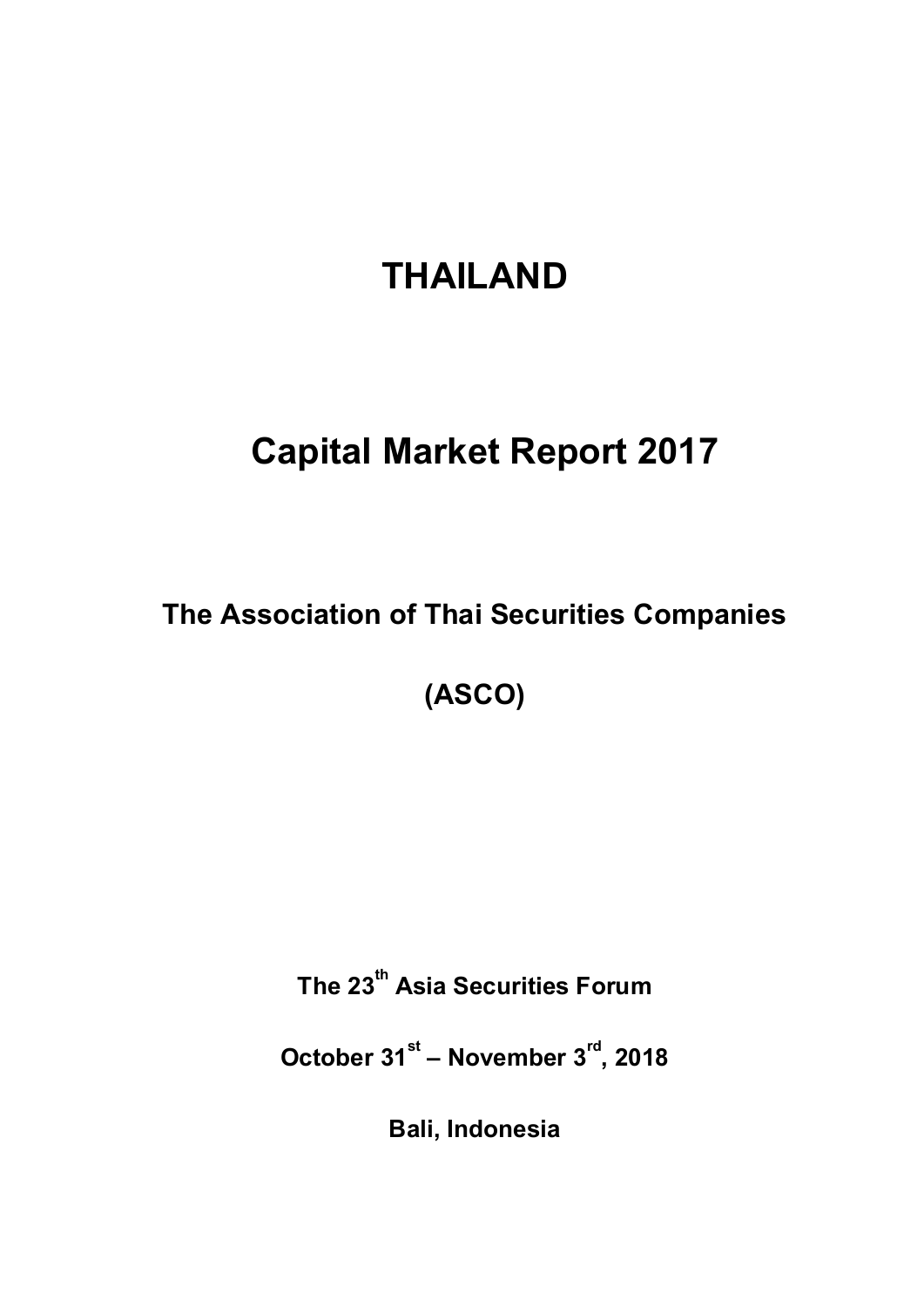

## **Review of the Economy, Capital Market and Securities Business in**

## **2017 andthe first 6 months of2018**

## **1. Executive Summary**

The Thai Economy continued to expand over the course of 2017, with GDP growth reaching five-year highs of 3.9%. The expansion was driven by rising private consumption and investment, as well as robust export growth. Private consumption grew, in line with the improvement of the overall income condition, particularly in tourism and manufacturing sectors, consistently low inflation and interest rates, and rising consumer confidence. Meanwhile, private investment continued to rise, boosted by the expansion of investment in machinery & equipment, in line with the improvement of exports. Exports in US dollar term favorably expanded, in accordance with the accelerated economic expansion of key trading partners and the increased commodity prices in world market. In 2017, the yearly average exchange rate was at 33.93 baht per US Dollar supported by the current account surplus and a net capital inflow to Thai Bond market.

According to the National Economic and Social Development Board (NESDB), the Thai economy in 2018 is projected to expand in the range of 4.2-4.7%, improving from 3.9% in 2017. The supporting factors for economic growth including; (1) the improvement of the global economy which will further enhance growth of export and key production sectors, (2) the favorable expansion of government consumption and public investment, (3) the more pronounced recovery of private investment, and (4) the improvement of household income conditions.

A stronger Thai economy, leading by exports and tourist sector, along with improving investor's sentiment since the government announced plan for general election next year helped support the SET Index to finish at 1,753.71 points, an 13.7% increase from the end of 2016. Meanwhile, Thai bourse recorded the most liquid market in ASEAN for the six consecutive years. The combined turnover of the SET and the mai totaled USD382 billion in 2017, rising from 2016 by 5.2%, owning to stronger Thai Baht against US Dollar only, while total turnover in Thai Baht fell by 4.6% from 2016. The fall in trading value put pressure on securities companies' profits. In 2017, the profit of securities companies in Thailand was USD271 million, a 7% decrease from USD292 million in 2016. As a result, ROE dropped to 8.3% compared to 10.5% in the previous year.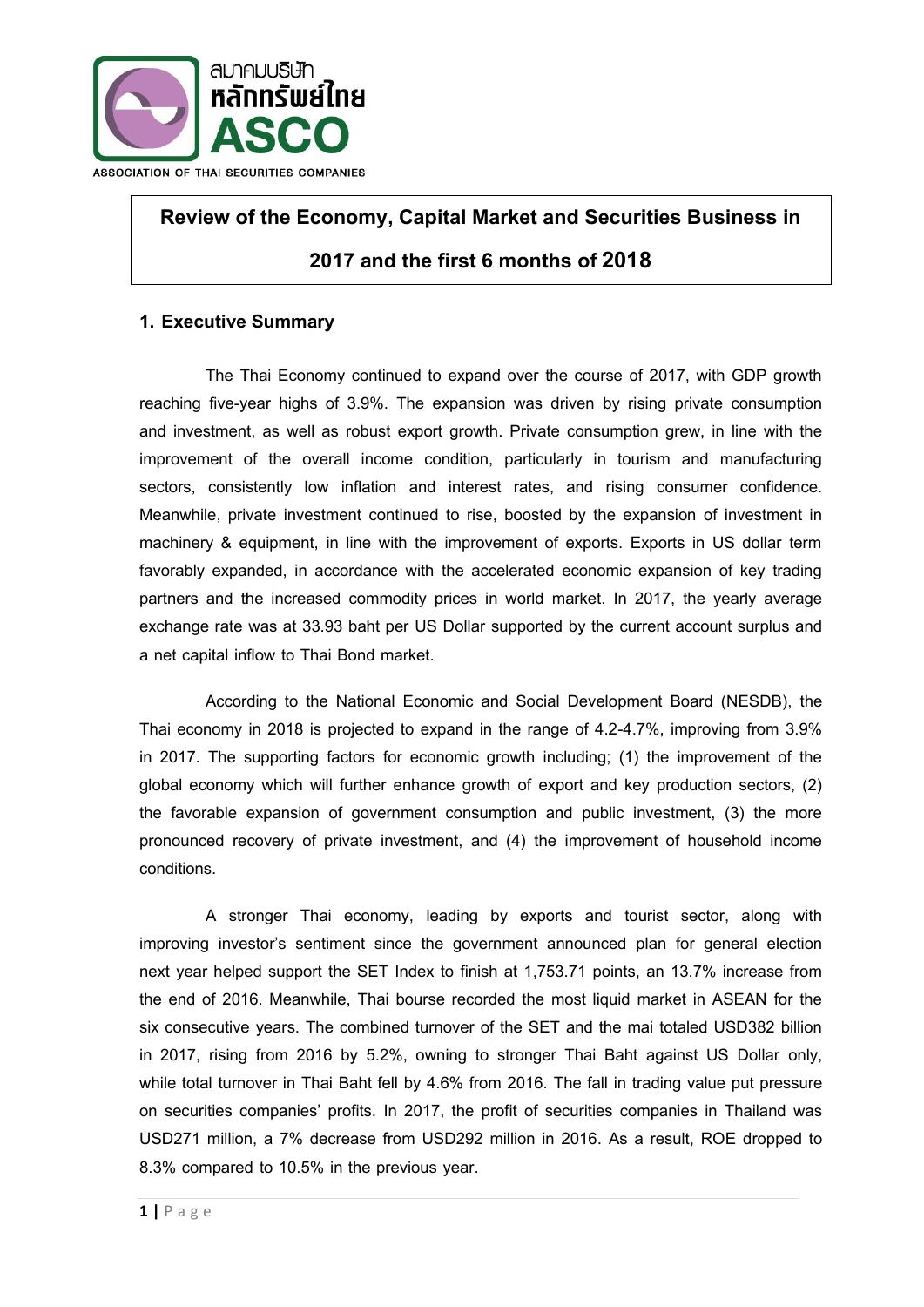

## **2. The Thai Economy**

#### **2.1 Overview of Thai Economy in 2017**

*The Thai Economy continued to expand over the course of 2017, with GDP growth reaching five-year highs of 3.9%.* The expansion was driven by rising private consumption and investment, as well as robust export growth. Private consumption grew, in line with the improvement of the overall income condition, particularly in tourism and manufacturing sectors, consistently low inflation and interest rates, and rising consumer confidence. Meanwhile, Private investment continued to rise, boosted by the expansion of investment in machinery & equipment, in line with the improvement of exports. Exports in US dollar term favourably expanded, in accordance with the accelerated economic expansion of key trading partners and the increased commodity prices in world market.



**Figure 1: Real GDP Growth (unit: %YoY)**

*In 2017, Trade balance recorded a surplus of USD34.2 billion, lower than a surplus of USD36.5 billion in 2016.* Export increased in both export price and quantity. Export value of goods rose by 9.8%, improved from a 0.1% growth in 2016. In the meantime, import value of goods accelerated by 13.2%, compared with a 5.1% contraction in the previous year, due to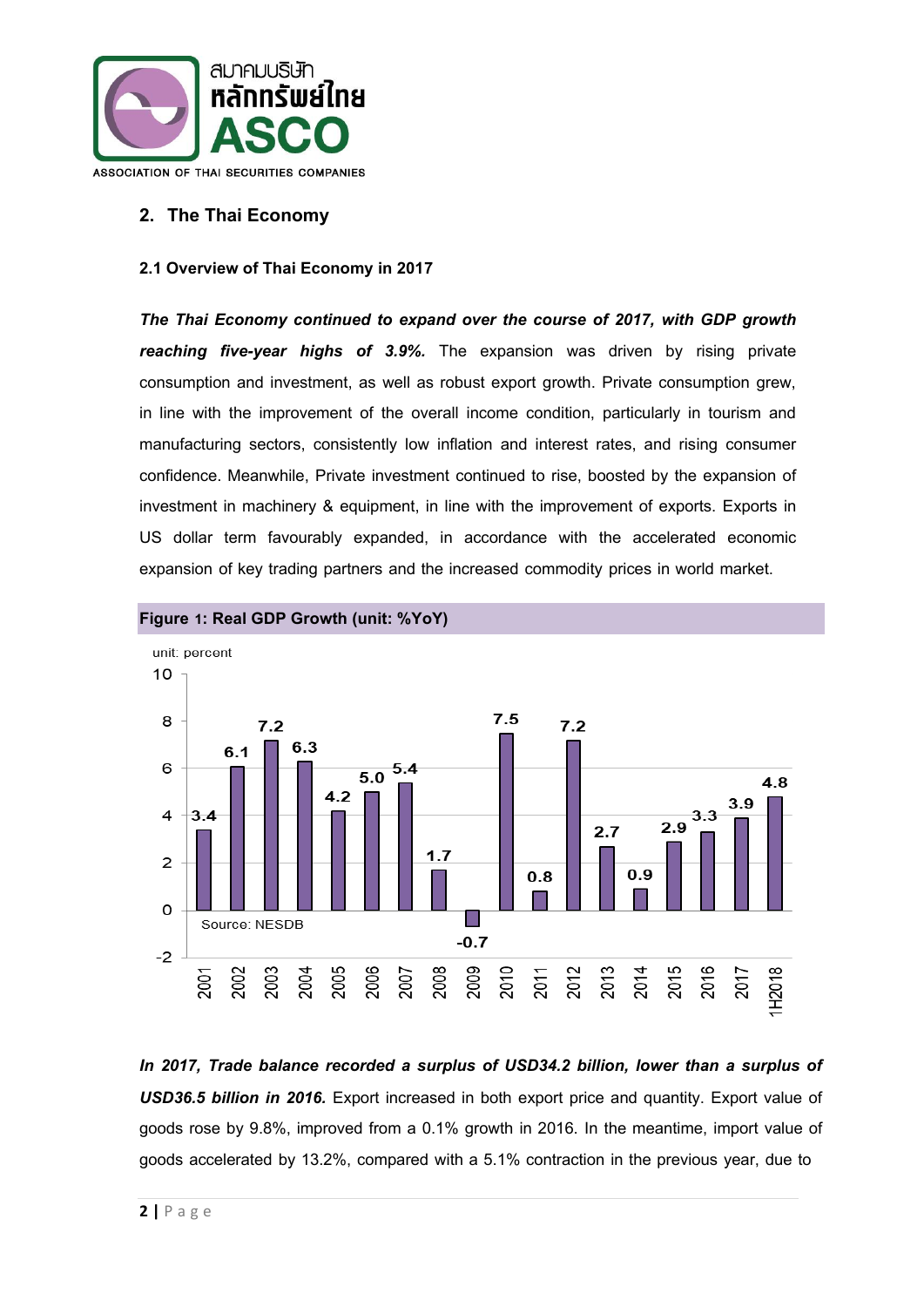

improvement of domestic demand, private investment, exports of manufacturing production and higher import price, resulting to smaller trade surplus in 2017.

**Current account registered a large surplus 11.2% of GDP.** For external stability, the current account surplus in 2017 was higher than that of the previous year, amounting to USD51.1 billion, compared to USD48.2 billion in 2016. However, proportion of current account to GDP was 11.2% of the GDP (Figure 2), lower than 11.7% of GDP in 2016, as a result of high GDP growth.



#### **Figure 2: Current Account to GDP (unit: percent to GDP)**

*On the stability front, headline inflation ended in positive territory in 2017 as domestic energy prices increased in the latter half of the year, following global oil prices' movement.* The headline inflation ended with an increase of 0.7% year-over-year (Figure 3), from 0.2% in 2016, resulting from the increase in both food and beverage prices (such as prices of vegetables and fruits, fish and aquatic animals), as well as non-food and beverage prices, as the increase in world crude oil prices affected the goods and services applying energy as the main source.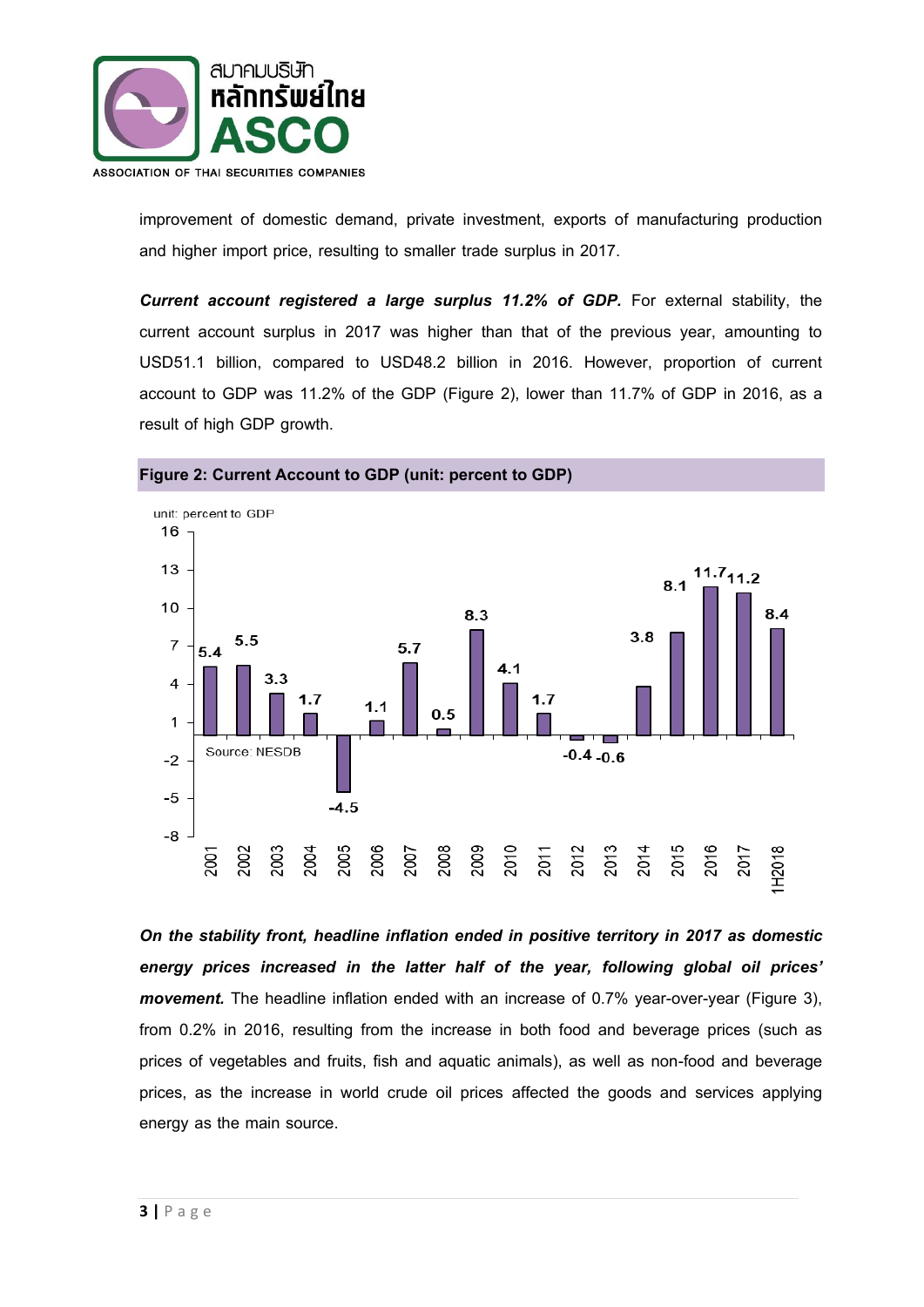



## **Figure 3: Headline Inflation (unit: %YoY)**

*International reserve level remains high.* International reserve at the end of December 2017 stood at USD202.6 billion (excluding net forward position of USD36.7 billion), which was equal to 3.3 times of short-term foreign debt (at the end of December 2017) or 11.1 months of import value (the average of import value in the fourth quarter of 2017). These ratios thus improved from the end of 2016, when it was equal to 3.1 times of short-term foreign debt.

*The Monetary Policy Committee (MPC) decided to keep the policy rate unchanged*  in 2017. For Monetary policy in Thailand, the MPC decided to keep the policy rate at 1.5% per annum. The decisions were based on the assessment that current policy rate was at an appropriate level for supporting the economic recovery. Nonetheless, many central banks in major advanced economies step up the pace of monetary policy normalization from both policy interest rate hike and balance sheet reduction. On 13-14 December, Fed raised policy rate by 25 basis points, to a range of 1.25 - 1.50%. Fed also increased a pace of balance sheet normalization, starting from January 2018. On November, Bank of England also raised interest rates by 0.25% to 0.50% to curb a rising inflationary pressure.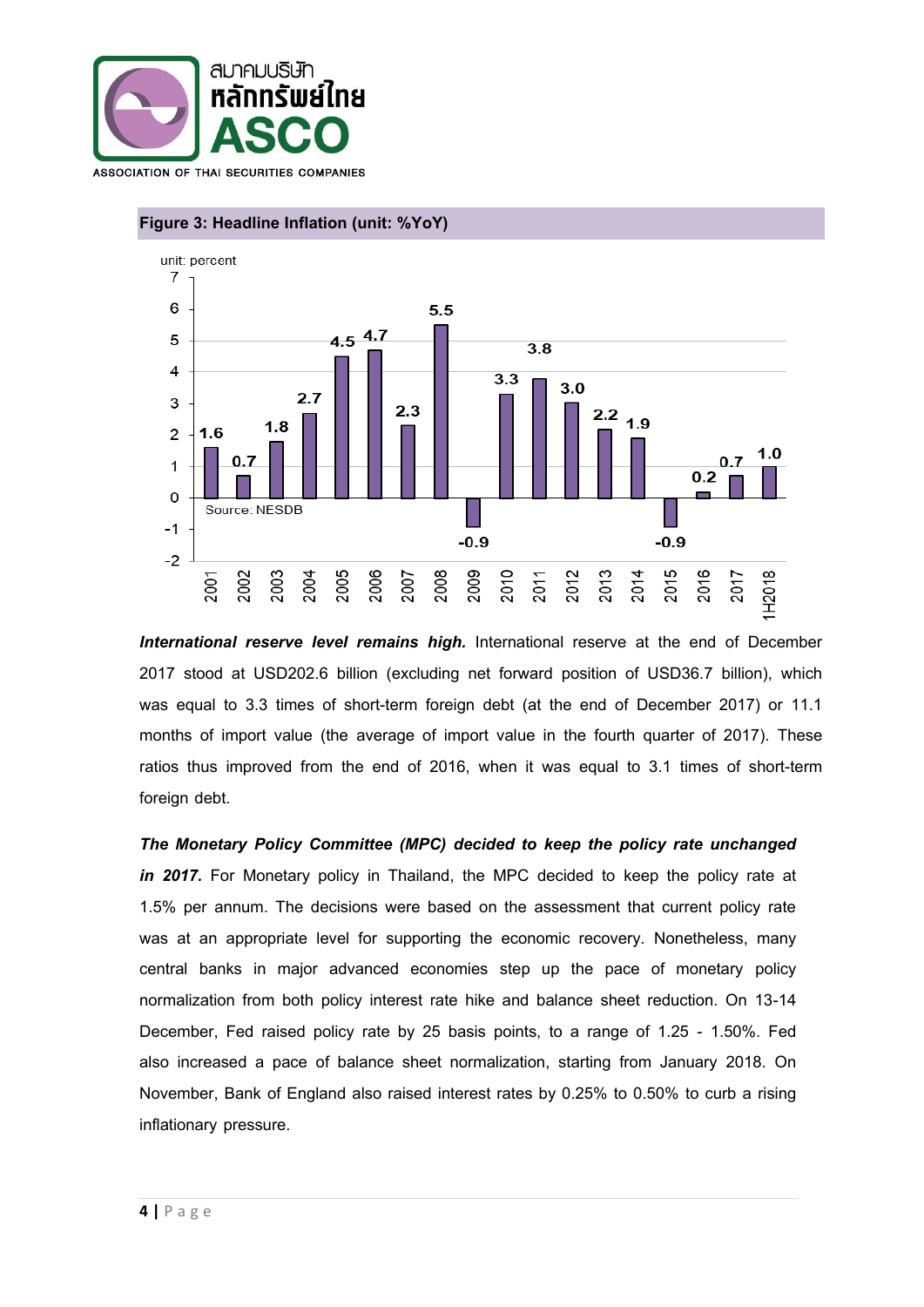

*Thai Baht appreciating 3.9% against US Dollar in 2017, supported by current account*  surplus and net capital inflow in bond market. In 2017, the yearly average exchange rate was at 33.93 baht per US Dollar. This was the result of investors' concern over the slow progress of implementing US economic stimulus package as well as the concern over the pace of Fed's interest rate raise. Meanwhile, Thai Baht was also supported by the current account surplus and a net capital inflow to Thai Bond market, which led Thai Baht to appreciate against major trading partners.

#### **2.2Thai Economy in 1H2018and Economic Projection for 2018**

*Thai economy grew by 4.8% at the first half of 2018.* On the expenditure side, the economic expansion was mainly attributed to acceleration of exports of goods and services in line with the improvement of global economy, the speed up in private consumption and total investment, as well as the increase in government consumption. On the production side, the agriculture and wholesale and retail trade sectors accelerated while the construction sector moderately expanded. Nevertheless, the manufacturing, hotel and restaurant, and transportation and communication sectors slowed down in line with high growth base in the same period of last year.

*Thai economy in 2018 is projected to grow in the range of 4.2-4.7%, improving from 3.9% in 2017.* According to the National Economic and Social Development Board (NESDB), the Thai economy in 2018 is projected to expand in the range of 4.2-4.7%, improving from 3.9% in 2017. The supporting factors for economic growth including; (1) the improvement of the global economy which will further enhance growth of export and key production sectors, (2) the favorable expansion of government consumption and public investment, (3) the more pronounced recovery of private investment, and (4) the improvement of household income conditions. However, the economy during the rest of 2018 tends to slow down, on a year-onyear basis, due to a high base in the second half of 2017 and the fact that agricultural production is prone to flooding conditions amid higher volatility in the global economy and financial system as well as more intensified trade retaliation. All in all, it is expected that export value will increase by 10.0%, and private consumption and total investment will grow by 4.1 and 4.4%, respectively. The headline inflation is forecasted to be in the range of 0.9 –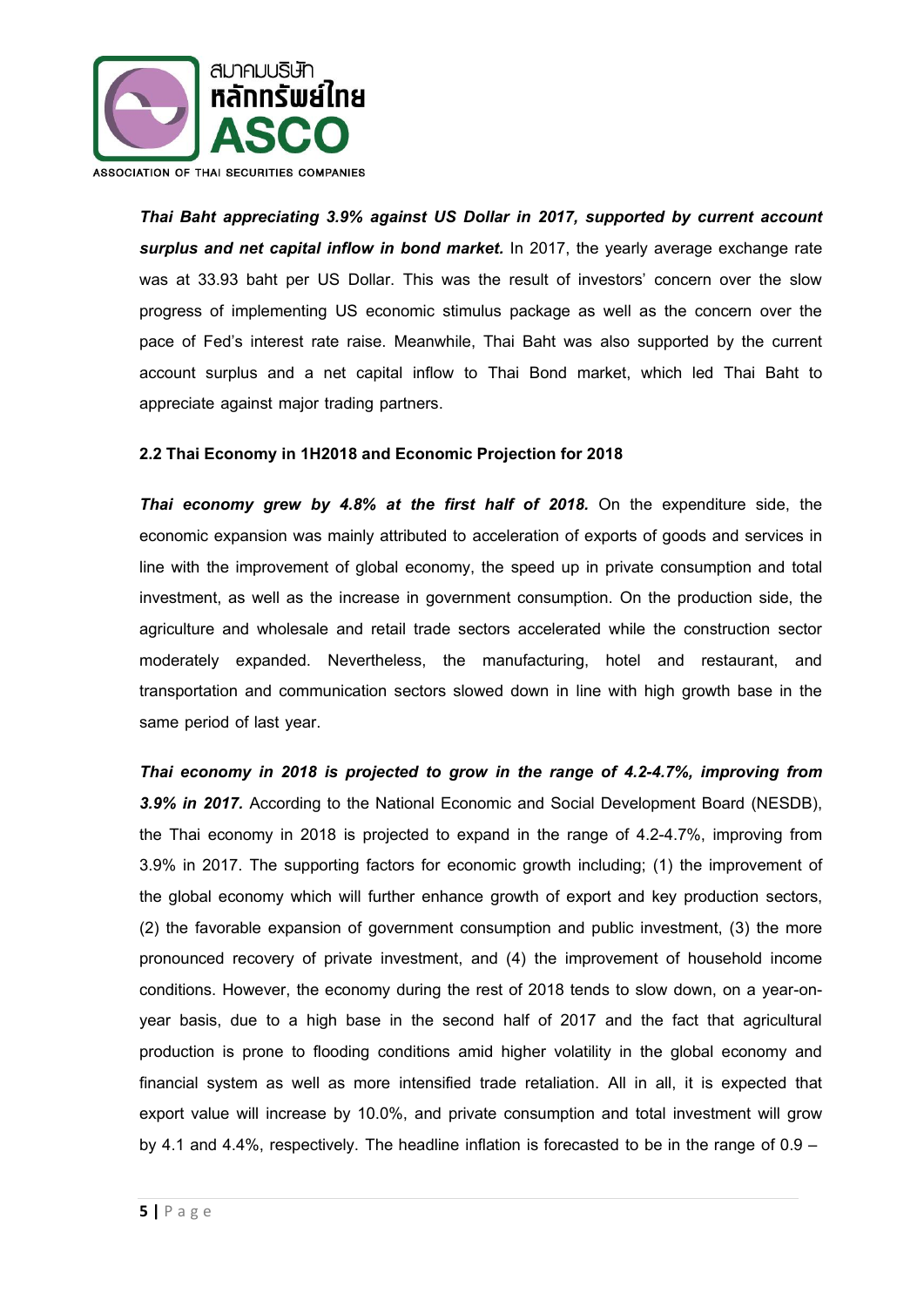

1.4% and the average value of Thai Baht in 2018 is expected to be in the range of 32.0 – 33.0 baht per US Dollar.

#### **Table 1: Major Economic Indicators**

|                                                                                                                                                                                                                                                                                                                                                      | 2013   | 2014   | 2015    | 2016             | 2017   | 2018f       |
|------------------------------------------------------------------------------------------------------------------------------------------------------------------------------------------------------------------------------------------------------------------------------------------------------------------------------------------------------|--------|--------|---------|------------------|--------|-------------|
| <b>GDP</b> growth (%)                                                                                                                                                                                                                                                                                                                                | 2.7    | 0.9    | 2.9     | 3.3              | 3.9    | $4.2 - 4.7$ |
| Investment (%)                                                                                                                                                                                                                                                                                                                                       | $-1.0$ | $-2.2$ | 4.4     | 2.8              | 0.9    | 4.4         |
| Private(%)                                                                                                                                                                                                                                                                                                                                           | $-1.5$ | $-0.8$ | $-2.2$  | 0.5              | 1.7    | 3.9         |
| Public(%)                                                                                                                                                                                                                                                                                                                                            | 0.8    | $-7.1$ | 29.3    | 9.5              | $-1.2$ | 7.3         |
| <b>Private Consumption(%)</b>                                                                                                                                                                                                                                                                                                                        | 0.9    | 0.9    | 2.2     | 3.0              | 3.2    | 4.1         |
| <b>Public Consumption(%)</b>                                                                                                                                                                                                                                                                                                                         | 1.8    | 2.8    | 3.0     | $2.2\phantom{0}$ | 0.5    | 2.2         |
| <b>Export volume of goods &amp; services (%)</b>                                                                                                                                                                                                                                                                                                     | 4.2    | 0.2    | 0.7     | 2.8              | 5.5    | 5.9         |
| Export value of goods (%)                                                                                                                                                                                                                                                                                                                            | $-0.2$ | $-0.3$ | $-5.6$  | 0.1              | 9.8    | 10.0        |
| Import volume of goods & services (%)                                                                                                                                                                                                                                                                                                                | 2.3    | $-5.3$ | 0.0     | $-1.0$           | 6.8    | 7.2         |
| Import value of goods (%)                                                                                                                                                                                                                                                                                                                            | -0.5   | $-8.5$ | $-10.6$ | $-5.1$           | 13.2   | 15.4        |
| Trade balance (Bil. USD)                                                                                                                                                                                                                                                                                                                             | 6.7    | 24.6   | 26.8    | 36.5             | 34.2   | 26.7        |
| <b>Current Account balance (Bil. USD)</b>                                                                                                                                                                                                                                                                                                            | $-2.5$ | 15.4   | 32.1    | 48.2             | 51.1   | 43.1        |
| <b>Current Account to GDP (%)</b>                                                                                                                                                                                                                                                                                                                    | $-0.5$ | 3.8    | 8.1     | 11.7             | 11.2   | 8.4         |
| <b>CPI (%)</b><br>$\mathbf{f}$ $\mathbf{f}$ $\mathbf{f}$ $\mathbf{f}$ $\mathbf{f}$ $\mathbf{f}$ $\mathbf{f}$ $\mathbf{f}$ $\mathbf{f}$ $\mathbf{f}$ $\mathbf{f}$ $\mathbf{f}$ $\mathbf{f}$ $\mathbf{f}$ $\mathbf{f}$ $\mathbf{f}$ $\mathbf{f}$ $\mathbf{f}$ $\mathbf{f}$ $\mathbf{f}$ $\mathbf{f}$ $\mathbf{f}$ $\mathbf{f}$ $\mathbf{f}$ $\mathbf{$ | 2.2    | 1.9    | $-0.9$  | 0.2              | 0.7    | $0.9 - 1.4$ |

 $f =$ forecast

Source: NESDB

## **3. Thai Capital market in 2017 and first 8 monthsof 2018**

#### **3.1 Overview of the Stock Market**

**The SET Index rose 13.7%YoY in 2017.** A stronger Thai economy, leading by exports and tourist sector, along with improving investor's sentiment since the government announced plan for general election helped support **the SET Index** to finish at 1,753.71 points, an 13.7% increase from the end of 2016 (Figure 4) with the lowest point of the index was at 1,535.51 points in March and the highest point at 1,753.71 points in December. On the contrary, t**he mai Index** closed at 540.37 points, falling from the end of 2015 by 12.3%.

At the end of August 2018, the Thai bourse finished at 1,721.6 points, decreasing 1.8% from the end of last year. Likewise, the mai Index finished at 439.0 points, contracting 18.8% from the end of 2017.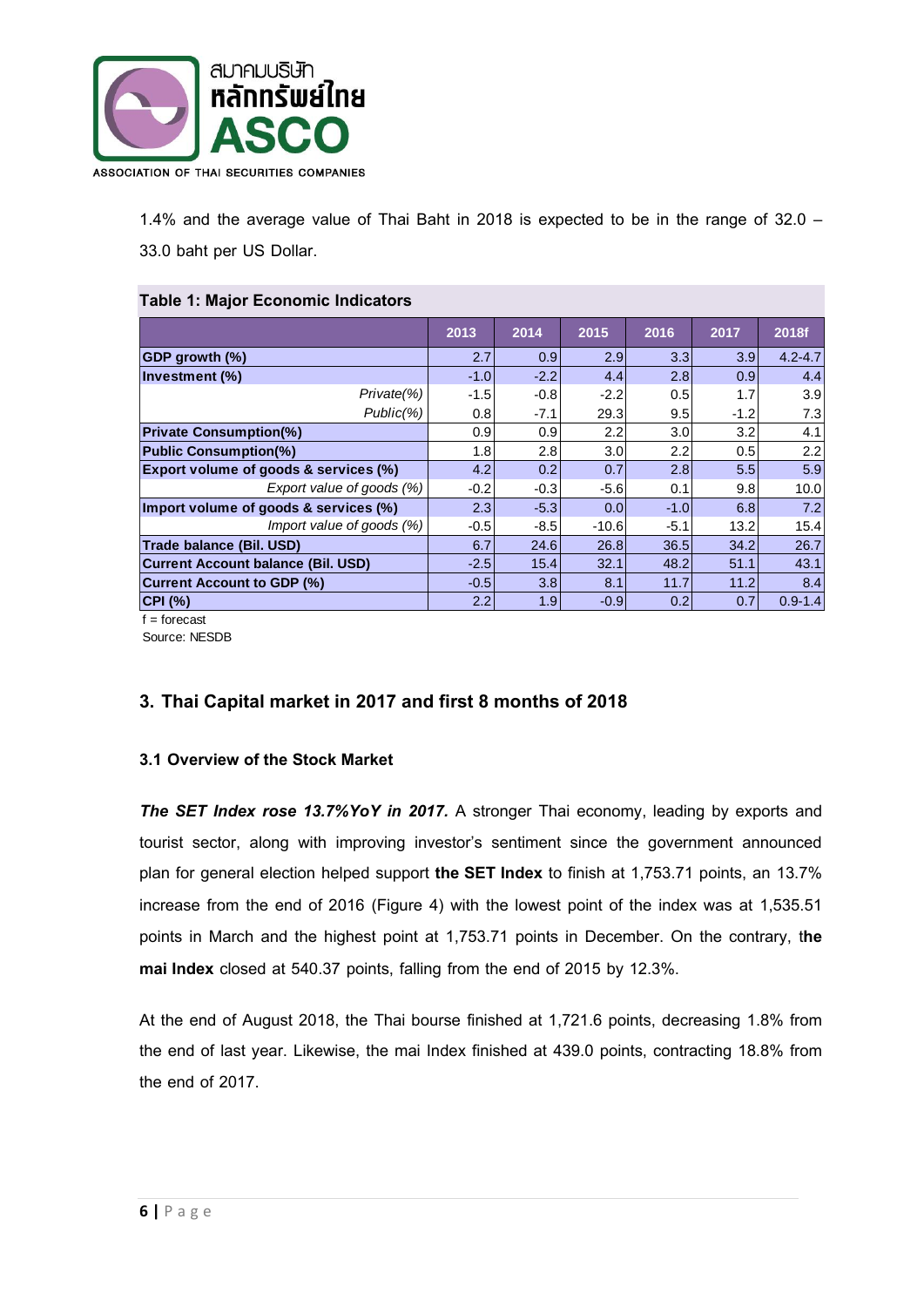





*In 2017, new companies/securities listed on SET and mai raised capital totaling USD13.3 billion, hitting an all-time high as well*. Total 46 new companies/securities listed in 2017 raised a combined USD13.3 billion in term of market capitalization, consisted of 39 new listed companies, 1 infrastructure fund and 6 REITs.

*Market capitalization of SET and mai in US dollar rose 27.5%, in line with the indices movements and the strong Thai Baht against the US dollar.* Market capitalization of SET and mai combined at the end of 2017 totaled USD560 billion (Figure 4), rising 27.5% from the end of 2016. However, at the end of August 2018, the Market capitalization dropped to USD548 billion, a 2.1% decrease from the end of 2017, following the fall of the SET Index.

*Total numbers of listed companies rose to 688 companies at the end of 2017.* The numbers of listed companies in the SET at the end of 2017 and at the end of August 2018 were at 538 and 540, rose from 522 companies in 2016. For the mai, the number of mai listed companies at the end of 2017 and August 2018 stood at 150 and 152, increased from 134 companies in 2016. As a result, total number of listed companies in the SET and the mai were at 688 and 692 at the end of 2017 and August 2018 (Figure 5).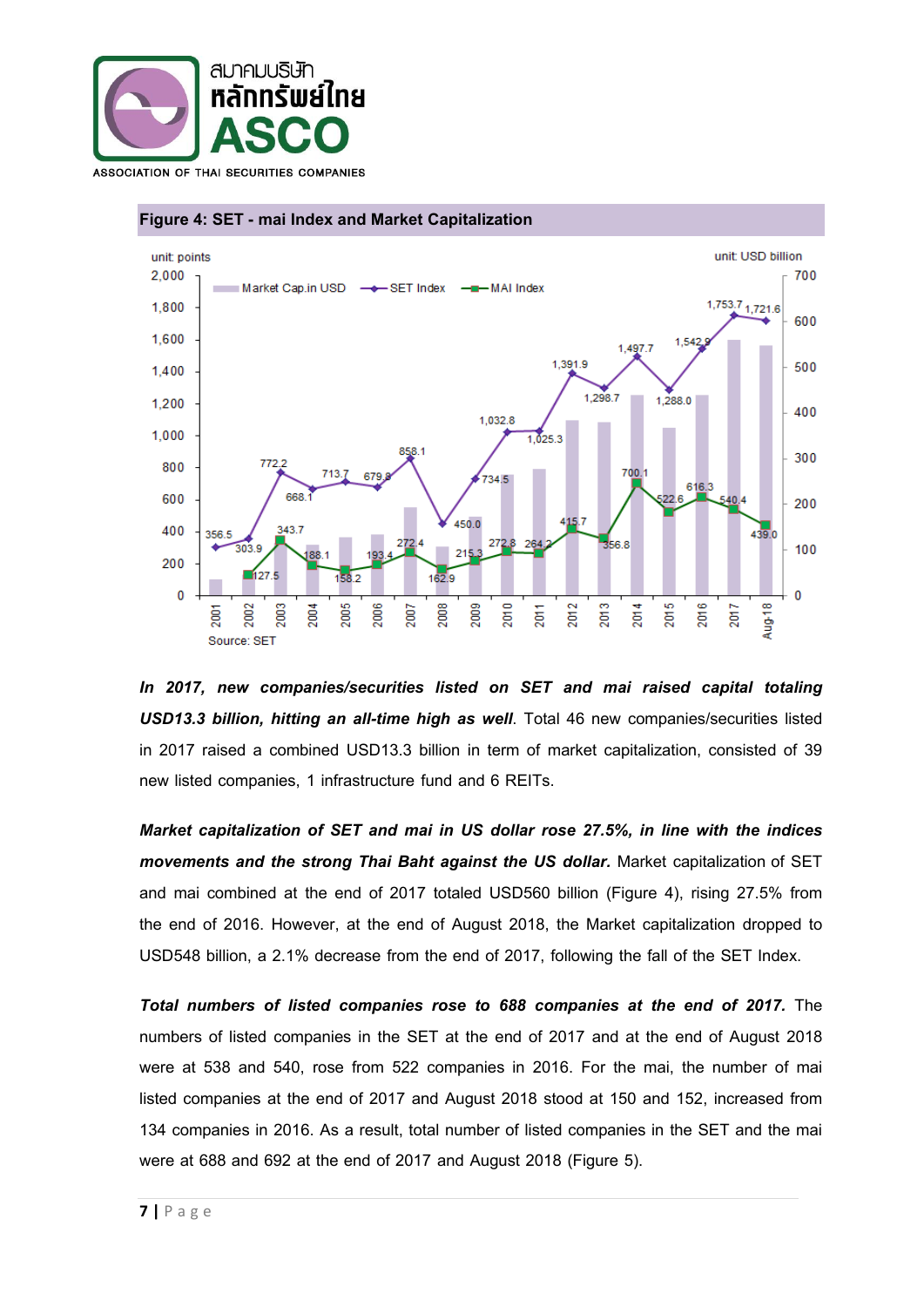



#### **Figure 5: Total number of listed companies**

*The SET P/E ratio rose to 19.06 in 2017.* The P/E ratio of the SET at the end of 2017 rose from 18.55 times to 19.06 times and dropped further to 16.98 times at the end of August this year (Figure 6). On the other hand, the mai P/E ratio surged from 63.27 times to 106.13 times at the end of 2017, but dropped to 67.5 times in August 2018. Meanwhile, the dividend yield of the Thai bourse declined from 3.0% at the end of 2016 to 2.7% at the end of 2017, then picked up to 2.9% at the end of August 2018.

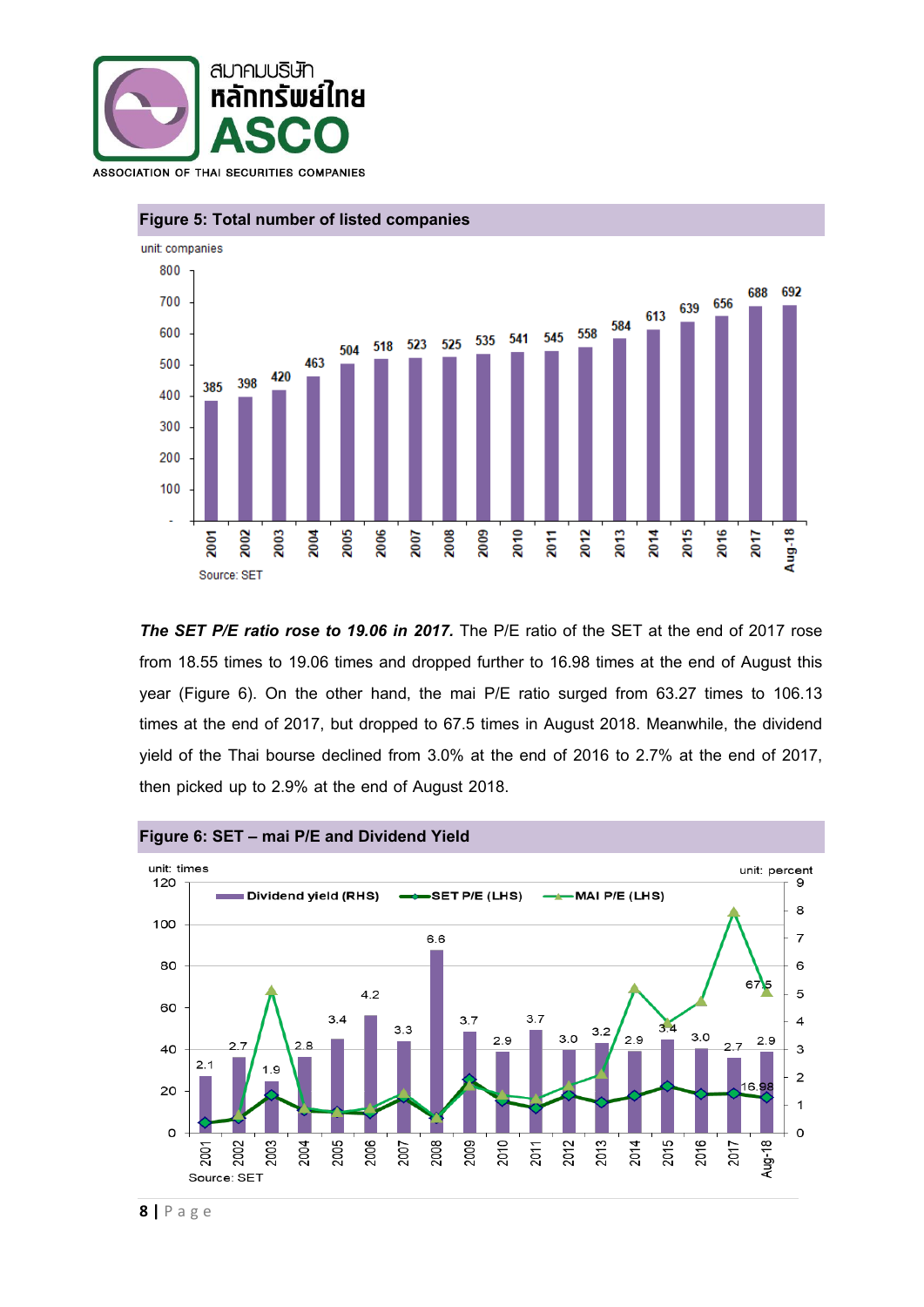

### *Thai bourse recorded the most liquid market in ASEAN for the six consecutive years.*

The combined turnover of the SET and the mai totaled USD382 billion in 2017, rising from 2016 by 5.2%, owning to a stronger Thai Baht against US Dollar, while total turnover in Thai Baht fell by 4.6% from 2016. The average daily turnover was at USD1.57 billion in 2017, increasing by 5.2% from 2016 (Figure 7). In addition, during the first eight months of this year, the average daily turnover surged to USD1.91 billion.





Local retail investors accounted for 48% of total turnover in 2017. The local retail investors still the most active investors in Thai bourse, accounted for 48% of the total turnover, but decreased from 53% in 2016 while proportion of foreign investors rose to 30% from 26%, local institutional traders had a share of 11% up from 10% and proprietary traders at 11% the same proportion as 2016 (Figure 8). As of August 2018, the proportion of trading by retail traders and local institutional traders slowdown to 36% and 10%, while the proportion of foreign investors, and proprietary trading rose to 41% and 12% of total turnover.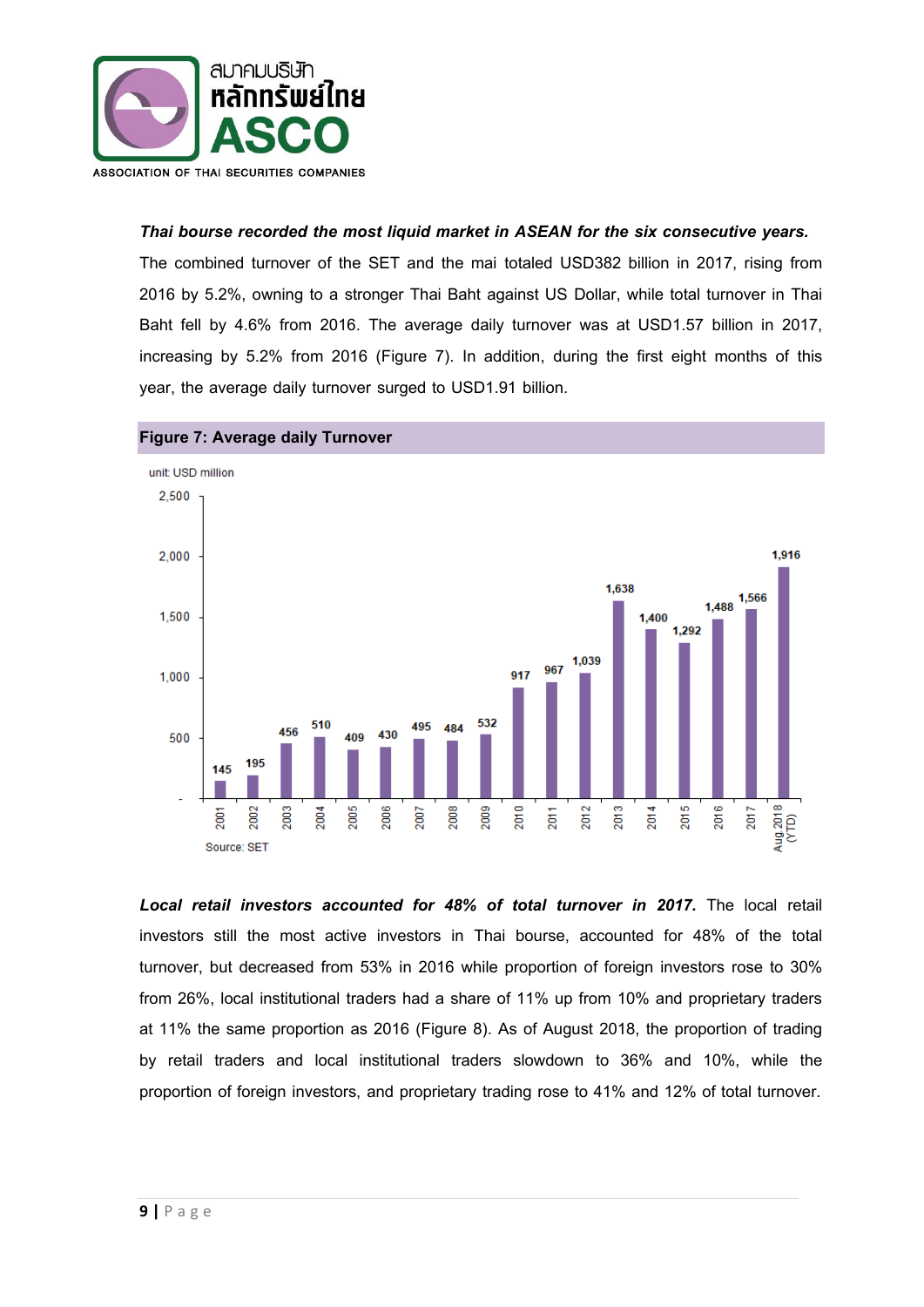



#### **Figure 8: Investors classified by type**

#### **3.2 Overview of the derivatives market**

*Trading volume in TFEX continued to increase to new record high in 2017.* During 2017, the volume of trading of the Thai Futures Exchange (TFEX) surged to 79 million contracts, or a daily average of 324,217 contracts, the highest since the establishment of the exchange, rising by 13.7% from a year earlier. The increase was mainly due to increasing transactions of Single Stock Futures, 10 Baht Gold Futures and SET50 Index options. The number of derivatives trading accounts also grew significantly reaching 146,559 accounts, up 17,275 accounts from the previous year. By underlying product category, the most traded were the Single Stock Futures, contributing 60% of the total trading volume, the SET 50 Index Futures which constituted 33%, followed by the Gold Futures, which accounted for 5%. According to investor breakdown by trading volume, retail investors accounted for 51%, institutional investors at 38%, while foreign investors at 11%. At the end of 2017, the open interest jumped by 46.5% from the previous year to 2,813,036 contracts.

For the first eight months of this year, the trading volume of the derivatives market were 71.5 million contracts, or a daily average of 436,119 contracts. The open interest was 2,557,110 contracts. Trading volume gained from the trading of the Single Stock Futures, the SET Index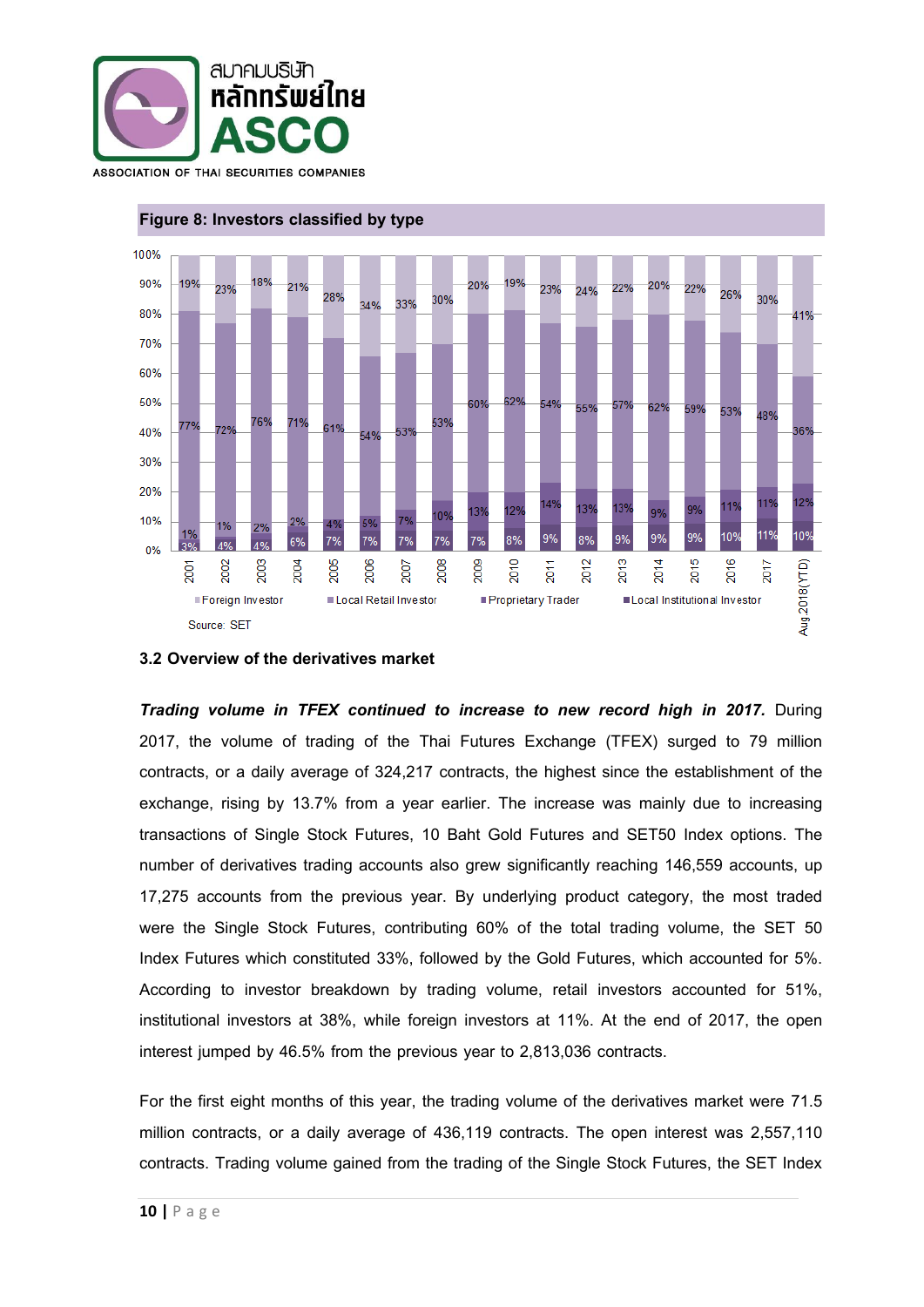

Futures and Gold Futures. Starting from April 23, TFEX, jointly with Thailand Clearing House Co., Ltd. (TCH), allowed investors to pledge both cash and non-cash collateral (assets such as government bonds, Bank of Thailand bonds, and stocks) for margin requirement. This development willenhance flexibility and convenience for trading, as well as lowering costs.

| Table 2: Derivative Trading volume by instruments           |            |            |            |            |            |            |            |                   |  |
|-------------------------------------------------------------|------------|------------|------------|------------|------------|------------|------------|-------------------|--|
| <b>Type of Instruments</b>                                  | 2011       | 2012       | 2013       | 2014       | 2015       | 2016       | 2017       | Aug.2018<br>(YTD) |  |
| <b>Single Stock Futures</b>                                 | 1,578,092  | 2,168,037  | 8,415,967  | 19,624,561 | 19,708,113 | 33,826,624 | 47,480,762 | 39,231,294        |  |
| <b>SET50 Index Futures</b>                                  | 4,316,437  | 4,034,460  | 5,688,404  | 14,403,574 | 26,764,395 | 32,192,984 | 26,321,073 | 27,722,613        |  |
| 10 Baht Gold Futures                                        | 2,171,795  | 2,597,235  | 1,655,381  | 1,303,151  | 1,328,932  | 2,721,773  | 3,500,669  | 2,999,517         |  |
| 50 Baht Gold Futures                                        | 1,817,483  | 1,045,370  | 551,887    | 238,544    | 132,604    | 182,177    | 191,116    | 122,936           |  |
| <b>Deferred Precious Metal</b>                              |            |            |            |            |            |            | 57,770     | 98,054            |  |
| <b>USD Futures</b>                                          |            | 396,138    | 239,345    | 309,926    | 271,754    | 204,470    | 346,890    | 440,782           |  |
| Rubber Futures                                              |            |            |            |            |            | 250        | 10,613     | 18,163            |  |
| <b>Sector Futures</b>                                       |            | 191        |            |            |            |            |            |                   |  |
| <b>Interest Rate Futures</b>                                | 429        | 27         |            |            |            |            |            |                   |  |
| <b>Energy Futures</b>                                       | 3320       | 147,823    | 46,496     | 32,530     | 25,970     | 19,076     |            |                   |  |
| <b>SET50 Index Options</b>                                  | 107,993    | 54,057     | 65,409     | 108,855    | 307,131    | 428,810    | 1,081,681  | 890,123           |  |
| <b>Total Trading Volume</b><br>(contracts)<br>---- <u>-</u> | 10,030,436 | 10,605,751 | 16,710,622 | 36,053,680 | 48,564,869 | 69,576,164 | 78,990,574 | 71,523,482        |  |

## **Table 2: Derivative Trading Volumeby instruments**

Source: TFEX

#### **3.3 Capital market developments**

Major developments in 2017 – August 2018 can be summarized as follows:

- 1. **The announcement of Digital Asset Business Law in Thailand.** The Royal Decree on Digital Asset Businesses B.E. 2561 (2018), had come into force on May 14<sup>th</sup>, 2018, with the purpose to regulate and supervise offering of digital tokens and undertaking of digital asset businesses, including exchange, brokerage and dealing. The legislation also aims to protect investors from risks of fraud and deception by dishonest persons, money laundering and exploitation of digital assets to facilitate illegal financial transactions, while ensuring regulatory clarity to facilitate legitimate uses of digital assets. Pursuant to the Royal Decree, digital assets include cryptocurrencies, digital tokens and any other electronic data unit, as specified by the SEC.
	- **The Offering of Newly Issued Digital Tokens to the public** The offering of newly issued digital tokens to the public must be conducted only by limited companies or public limited companies on the condition that such issuers have already obtained an approval and filed the registration statement and draft prospectus with the SEC, and such offering must be carried out through ICO Portal recognized by the SEC Board. Subsequently, the issuers have an ongoing duty to prepare and submit reports to the SEC Office with regard to their financial condition, business operation or any other information which may affect the rights and interest of digital asset holders or investment decision-making. In addition, the SEC allow 7 cryptocurrencies, used for initial coin offerings (ICOs), to be traded as trading pairs (bitcoin, ethereum, bitcoin cash, ethereum classic, litecoin, ripple, and stellar).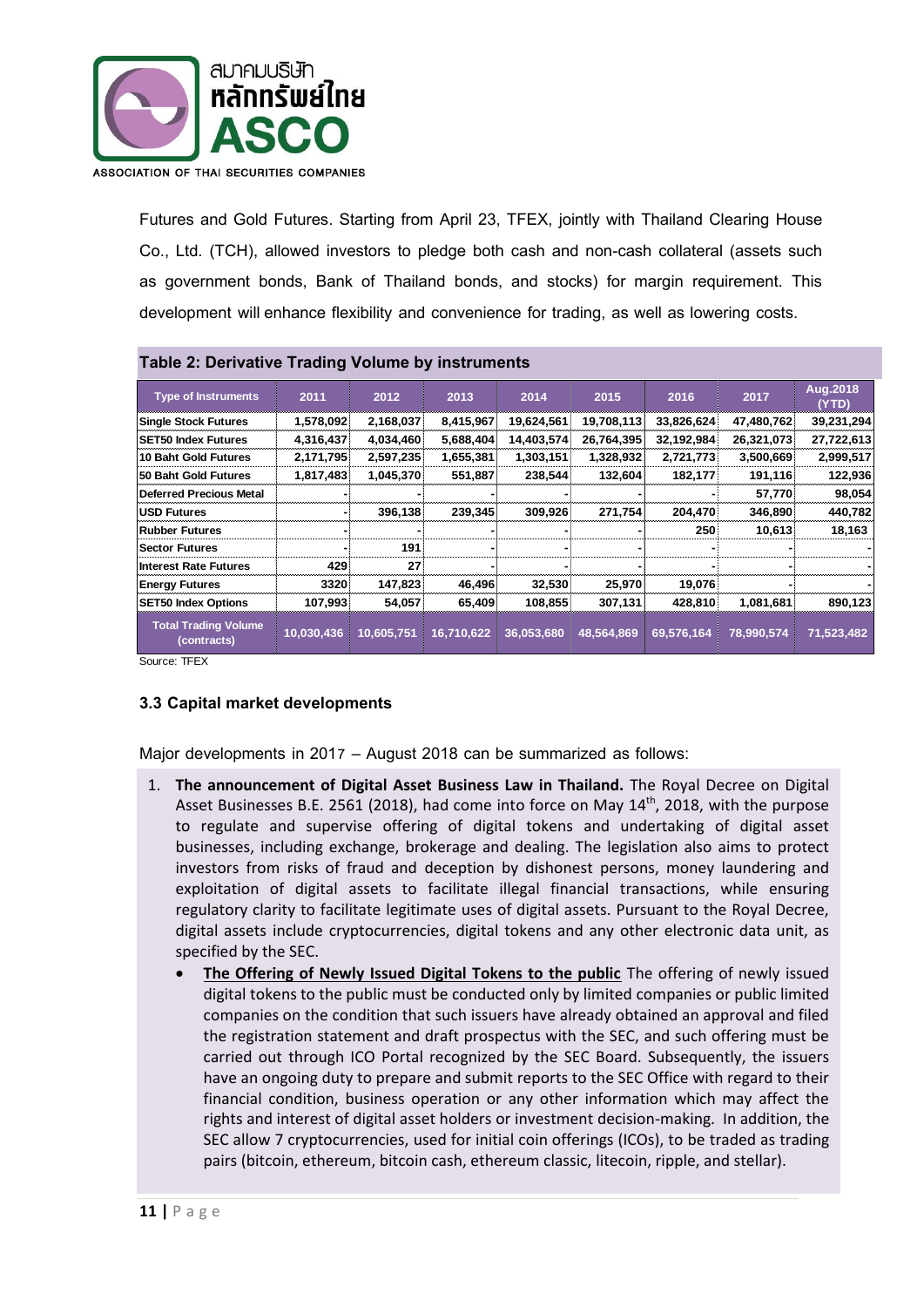

 **The Operating Digital Asset Businesses** Digital asset businesses under the Royal Decree are categorized into three types: (i) Digital Asset Exchange; (ii) Digital Asset Broker; and (iii) Digital Asset Dealer. Any entity wishing to operate a digital asset business must obtain an approval from the Minister of Finance and meet the SEC requirements regarding, for example, having adequate capital and putting in place measures to appropriately address cybersecurity issues. The approved operator must also conduct Know-Your-Customer (KYC) and Customer-Due-Diligence (CDD) and set up preventive measures against money laundering.

Existing operators which have been undertaking digital asset businesses prior to the effective date of the Royal Decree and wish to continue their business operation must file an application with the SEC Office by August  $14<sup>th</sup>$ , 2018. In such case, the business can continue unless the application is denied. The SEC, then, revealed the name of 6 businesses that were allowed to operate as digital asset exchanges are Bitcoin Co. Ltd. (bx.in.th); Bitkub Online Co. Ltd. (bitkub.com); Cash2Coins Co. Ltd. (cash2coins.com); Satang Corporation Co. Ltd. (tdax.com); Coin Asset Co. Ltd. (coinasset.co.th) and the Southeast Asia Digital Exchange Co. Ltd. (SEADEX.io). Moreover, 2 businesses that were allowed to operate as digital asset dealers are Coin TH Co. Ltd. (coin.co.th) and Digital Coin Co. Ltd. (Thaiwm.com)



Source: SEC

#### **2. Enhancing Infrastructure to support Capital Market**

**2.1 Developing the Payment system for Capital Market**. Since last year, the Association of Thai Securities Companies (ASCO), the Thai Bankers' Association (TBA) and The Stock Exchange of Thailand (SET) are jointly developing the new Payment system for Capital Market's transactions to create more efficient payment settlement process (reduce cost of funding and shorten back office operational process) and reduce systemic/settlement risk. The objective is securities companies will be able to open/manage account with a few main banks but can settle customers' payments from all different banks by submitting orders through the central platform (operated by FinNet, the SETs newly established subsidiary). The first phase of this system (launched on February 12<sup>th</sup>, 2018), the service will be provided to 30 securities companies and 12 commercial banks in the form of batch payments, transferring money between accounts in the same bank. The next phase (May 2019) will cover other payment types in the capital market such as mutual fund trading, dividend payment, share subscription, deposits and withdrawals of collaterals.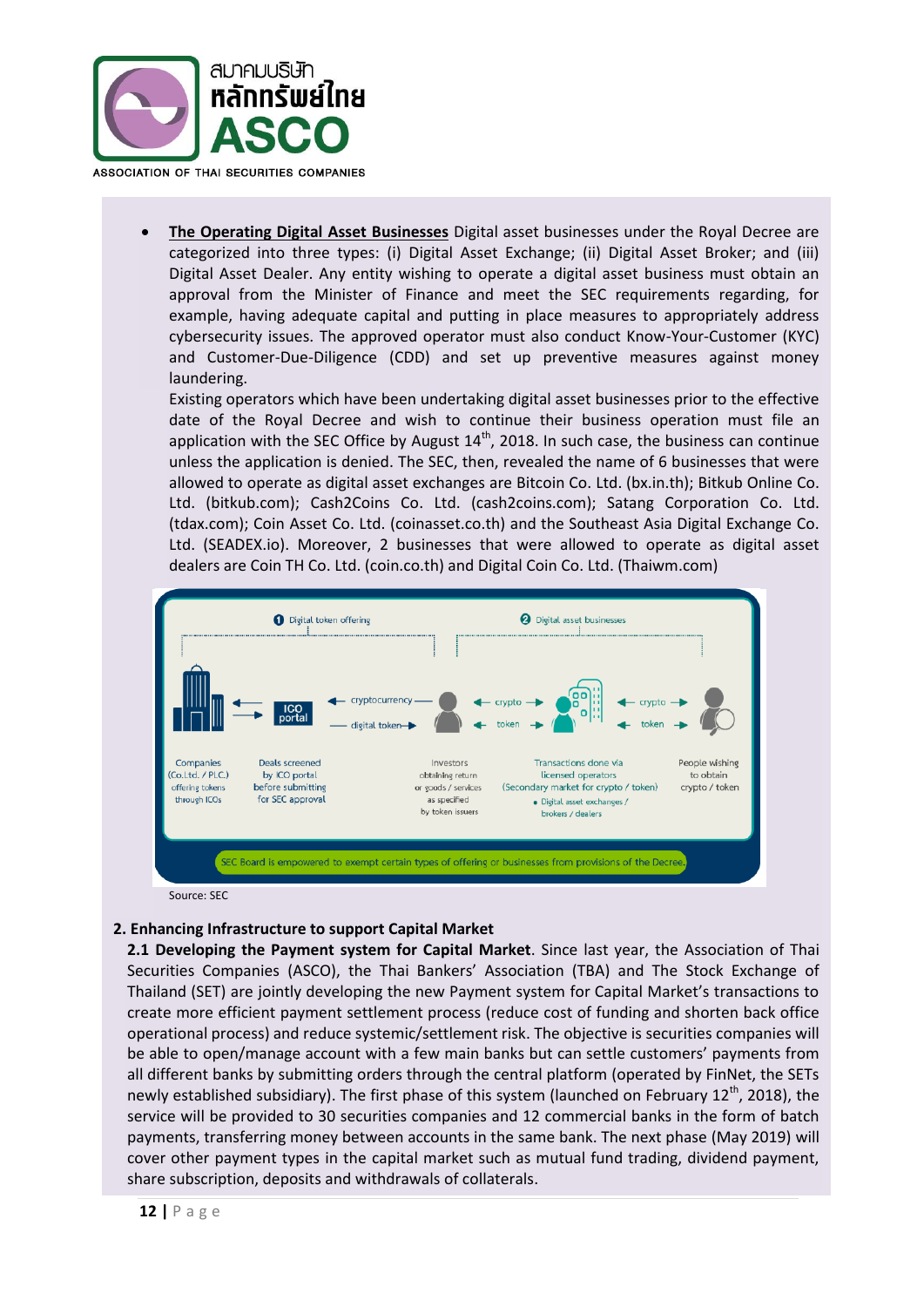

**2.2 Developing the Digital Identification Platform (Digital ID Platform) to facilitate online identification.** By concept, any customers who have already completed face-to-face identification and verification process with any qualified Identity Providers (IdPs) won't need to go through the same process again when starting new relationship with other service providers. With customer's consent, the Digital ID Platform will send identification and authentication request to IdPs. After that, customers can authenticate themselves via IdP's channels and IdPs will send confirm message to service providers. This Platform will help reducing cost of doing business online, accelerate speed and convenience. The Digital ID Platform project has made a lot of progress this year.

- Starting from early of this year, the company, National Digital ID Co. Ltd. (NDID), had been set up to manage Digital ID Platform with the shareholders including various sectors in financial markets such as commercial banks, National Credit Bureau, securities companies, life and non-life insurance companies, e-payment business operators.
- The platform technology had been chosen and technical specifications of platform had been finalized and ready to be tested. With some commercial banks have already started  $1<sup>st</sup>$  round testing in June 2018 and some securities companies are expected to join the 2<sup>nd</sup> round testing via the SET's proxy in September 2018.
- For legal issue, the Digital Identification Bill was approved by the Cabinet in principle on September  $11<sup>th</sup>$  and is expected to be passed by the National Legislative Assembly and take effect by the middle of next year.
- After the discussions between financial market's regulators and business operators, the KYC standard for both face-to-face and non-face-to-face account opening for every sector in financial market will be lifted in the futures. It is expected that the Bank of Thailand will launch regulations on new KYC in Q4/2018 and the SEC will conduct the public hearing on e-KYC standard by Q4/2018.
- **3. The Launch of SEC's Wealth Advisor License.** The regulation came into effect on July 16<sup>th</sup>, 2018 whereby every category of capital market intermediaries, including brokerage firms, unit trust fund managers, mutual fund businesses, private fund management businesses and investment advisers, can seek the SEC's approval to become wealth advisor. The SEC's objective is to provide ordinary people with access to the capital market by encouraging capital market intermediaries to offer financial advisory and planning, with wider access for the public at a low cost. Licensed wealth advisors can offer investors a variety of investment tools and manage portfolio based on their business models but must grant investors' permissions first (except those who are private fund license holders). The design of investment services must consist of 5 steps including;
	- Understanding investors' investment objectives and risks
	- Constructing investment portfolio and asset allocation
	- Investing in line with the investment plan
	- Monitoring and rebalancing portfolio strategy
	- Reporting on investors' portfolio performance

Recently, the SEC had officially launched the "5 Steps toward Investment with Confidence" project on September  $12^{th}$ , 2018, in corporation with the public and private sector partners (such as the Bank of Thailand, the Office of Insurance Commission, TBA, ASCO, the Association of Investment Management Companies etc.), along with 26 capital market intermediaries who had already received wealth advisors' license.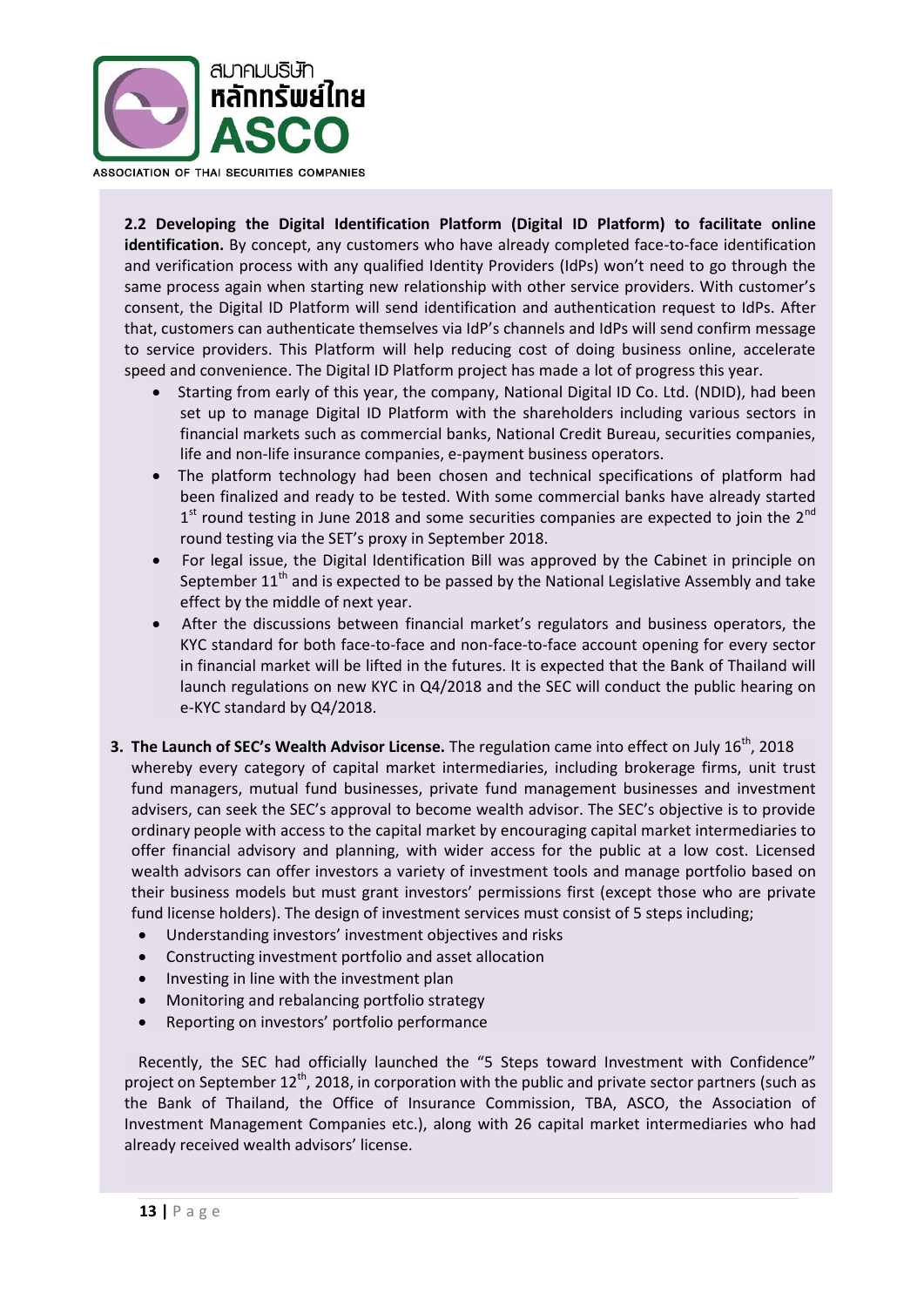

#### **3.4 Securities industry**

At the end of June 2018, there were 39 securities companies with brokerage licenses, all of them were SET members. As for the derivatives business, 39 companies were licensed as derivatives agents, and were members of TFEX.

#### **Performance**

*Net profit of Thai securities companies dropped 7% in USD term in 2017.* In 2017, the profit of securities companies in Thailand was USD271 million, a 7% decrease from USD292 million in 2016 (figure 9), due to falling revenues from brokerage fees (securities and derivatives), as well as trading (securities and derivatives). On the other hand, total expenses increased in every category, on the back of stronger THB, including personnel expenses, fee & services expenses, other expenses, expenses on borrowing and provision for bad debt.

For H1-2018, Thai securities industry's net profit started to pick up with a profit of USD172 million, up 59% from H1-2017, due to rising brokerage fees and gains on trading. As a result, ROE in H1-2018 jumped to 10.4% compared to 7.5% during H1-2017 and the 10-yr average level of 10.2%.

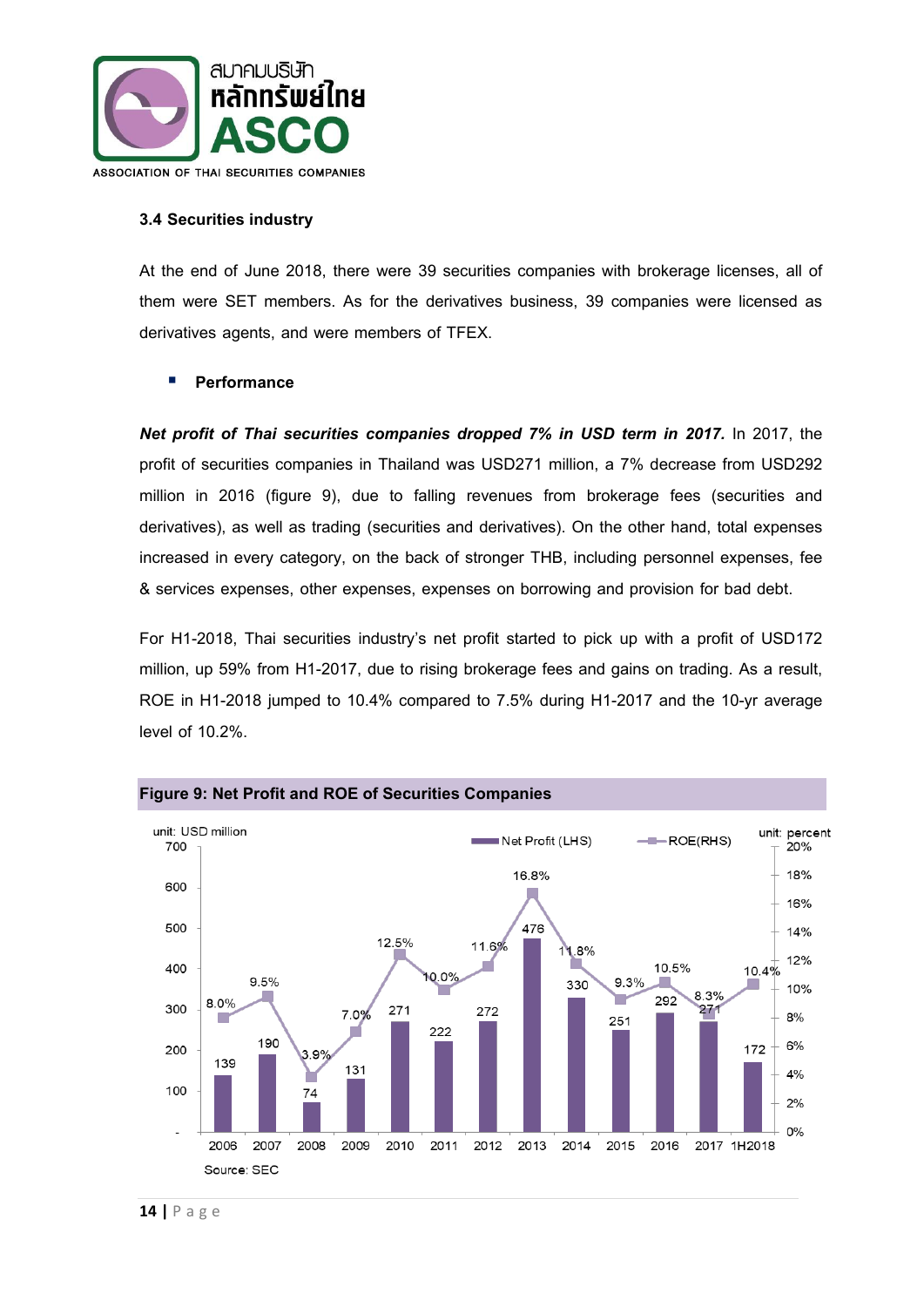

*Securities Brokerage fees remained the major revenue of the securities business in 2017 and 1H-2018, accounted for 55% of total revenue.* The total revenue of the securities industry in 2016 was USD1,384 million, an increase 8.2% from USD1,279 million in 2016. (Table 3).

| Table 3: Revenue of Securities Industry |                  |           |                    |           |                    |  |  |
|-----------------------------------------|------------------|-----------|--------------------|-----------|--------------------|--|--|
|                                         | <b>2016 (USD</b> |           | 2017               | 1H2018    |                    |  |  |
|                                         | mil)             | (USD mil) | % of total revenue | (USD mil) | % of total revenue |  |  |
| <b>Brokerage - Securities</b>           | 779              | 758       | 54.8%              | 423       | 55.0%              |  |  |
| <b>Brokerage - Derivatives</b>          | 68               | 74        | 5.3%               | 54        | 7.0%               |  |  |
| Underwriting                            | 25               | 62        | 4.5%               | 13        | 1.7%               |  |  |
| <b>Financial Advisory</b>               | 24               | 37        | 2.6%               | 16        | 2.1%               |  |  |
| <b>Gains on Trading - Securities</b>    | 93               | 96        | 6.9%               | $-167$    | $-21.7%$           |  |  |
| <b>Gains on Trading - Derivatives</b>   | 47               | 36        | 2.6%               | 223       | 29.0%              |  |  |
| <b>Interest and Dividend</b>            | 83               | 100       | 7.2%               | 75        | 9.7%               |  |  |
| Interest on margin loans                | 92               | 111       | 8.0%               | 61        | 8.0%               |  |  |
| <b>Others</b>                           | 68               | 111       | 8.0%               | 71        | 9.2%               |  |  |
| <b>Total Revenue</b>                    | 1,279            | 1,384     | 100.0%             | 768       | 100.0%             |  |  |

## **Table 3: Revenue of Securities Industry**

Source: SEC

*Personnel expense remained the largest expense for securities companies accounted for approximately 51% and 52% of total expenses in 2017 and 1H2018.* The expenses of the securities industry in 2017 totaled USD 1,042 million, an increase of 14% from USD914 million in 2016, with the major item being personnel expenses, which totaled USD534 million, followed by other expenses and fee & service expenses (Table 4). All in all, the cost to income ratio rose to 0.75 from 0.71 in 2016.

#### **Table 4: Expenses of Securities Industry**

|                                   | <b>2016 (USD</b> | 2017      |                    | 1H2018    |                    |  |  |
|-----------------------------------|------------------|-----------|--------------------|-----------|--------------------|--|--|
|                                   | mil)             | (USD mil) | % of total expense | (USD mil) | % of total expense |  |  |
| <b>Expenses on Borrowing</b>      | 57               | 77        | 7.4%               | 44        | 7.9%               |  |  |
| <b>Fee &amp; Service Expenses</b> | 119              | 131       | 12.6%              | 76        | 13.7%              |  |  |
| Provision for Bad Debt /          | 0                | 9         | 0.9%               | 3         | 0.5%               |  |  |
| Doubtful Account                  |                  |           |                    |           |                    |  |  |
| <b>Personnel Expenses</b>         | 487              | 534       | 51.2%              | 288       | 52.0%              |  |  |
| <b>Other Expenses</b>             | 250              | 291       | 28.0%              | 143       | 25.9%              |  |  |
| <b>Total Expenses</b>             | 914              | 1,042     | 100.0%             | 553       | 100%               |  |  |

Source: SEC